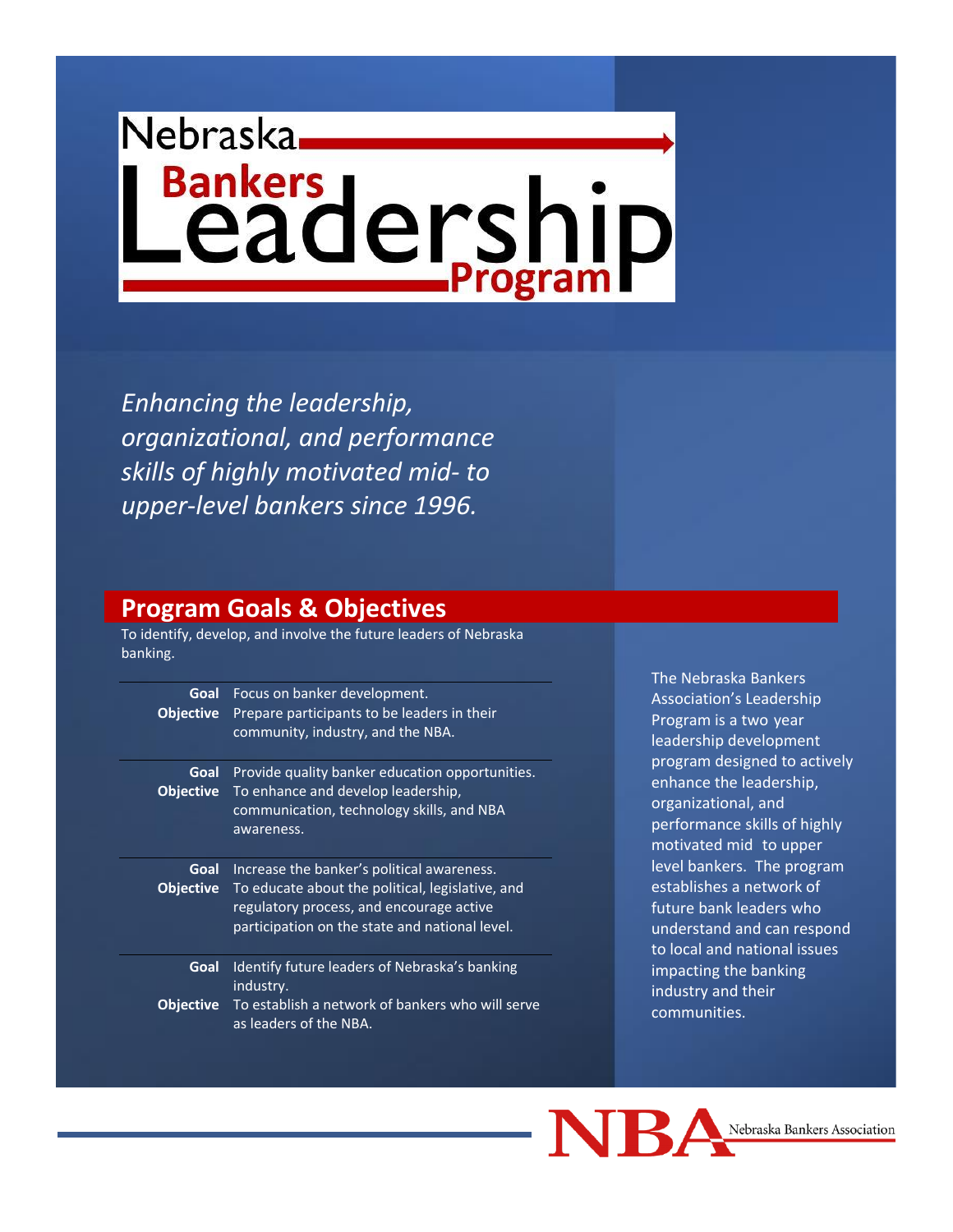## **Who Should Participate**

High-potential, mid- to upper-level bankers who have, or are preparing to take on broader responsibilities. Bankers who have experienced, or will soon undergo the transition from a functional to a general management role. Bankers who have potential for senior management.

### **Tuition**

Tuition for the two-year Leadership Program is \$2,500 and payable in two installments of \$1,250 at the beginning of each class year. This fee includes all six sessions, materials, instructors/speakers, and planned meals and activities. Overnight accommodations and transportation costs are not included in the registration fee.

## **Program Qualifications**

Every two years, a class of up to 16 Nebraska bankers are selected to participate in the NBA Leadership Program.

#### **We ask that participants:**

- Have a minimum of five years of banking or equivalent financial industry experience;
- Be nominated by a member of the bank's senior management team; and
- Maintain current financial institution membership in the NBA. NBA Associate Members are not eligible.
- Each applicant must complete all six sessions and other assigned events.

## **Session Topics and Schedule**

The NBA Leadership Program is practical, hard-hitting, and quality driven with sessions held at various locations across the state. We will focus on developing a solid understanding of the industry and the skills necessary for leadership that participants can put into practice immediately. Attendance for each session is required and include:

- **Leadership Styles, Skills, and Personal Development**
- **NBA Awareness and Involvement/ Effective Communication Skills**
- **Government Relations and Advocacy**
- **Emerging Bank Issues, Trends, and Technology**
- **Relationship Building and Business Ethics**
- **Community and Economic Development**

**Annual Convention**: May 4-6, 2022 **Class Introduction Session 1**: July 12 – 13, 2022 **Session 2**: October 25 – 26, 2022 **Session 3**: January 31 – February 1, 2023 **NBA Washington Legislative Visit/ ABA GR Summit & Forums**: March 20–22, 2023 **Session 4**: July 11 – 12, 2023 **Session 5**: November 7 – 8, 2023 **Session 6**: March 12 – 13, 2024 **Annual Convention**: May 8 – 10, 2024 **Class Graduation** 

*Attendance at all six sessions, the 2023 NBA Washington Legislative Visit/ABA GR Summit & Forums, and the 2022 & 2024 NBA Annual Conventions are mandatory. Attendance at the Fall Group Meetings and Summit on Regulatory Issues are strongly recommended, and the registration fees are waived.*

#### **Application Process**

Applicants must submit a completed application and a letter of recommendation from their bank's senior management or director by *December 31, 2021*. Following an interview, participants will be selected by the NBA Leadership Program Selection Committee which is made up of past NBA chairmen, NBA board members, and Leadership Program alumnus. Participants will be notified no later than *March 11, 2022,* of their status.

Please contact any past Leadership Program alumni to answer any questions you might have, or contact Ron Arrigo [\(ron.arrigo@nebankers.org\)](mailto:ron.arrigo@nebankers.org) or Karen Yelden [\(karen.yelden@nebankers.org\)](mailto:karen.yelden@nebankers.org) at (402) 474-1555. For complete contact information of past Leadership Program participants please visit the NBA website at **http://bit.ly/Leadership\_Program**.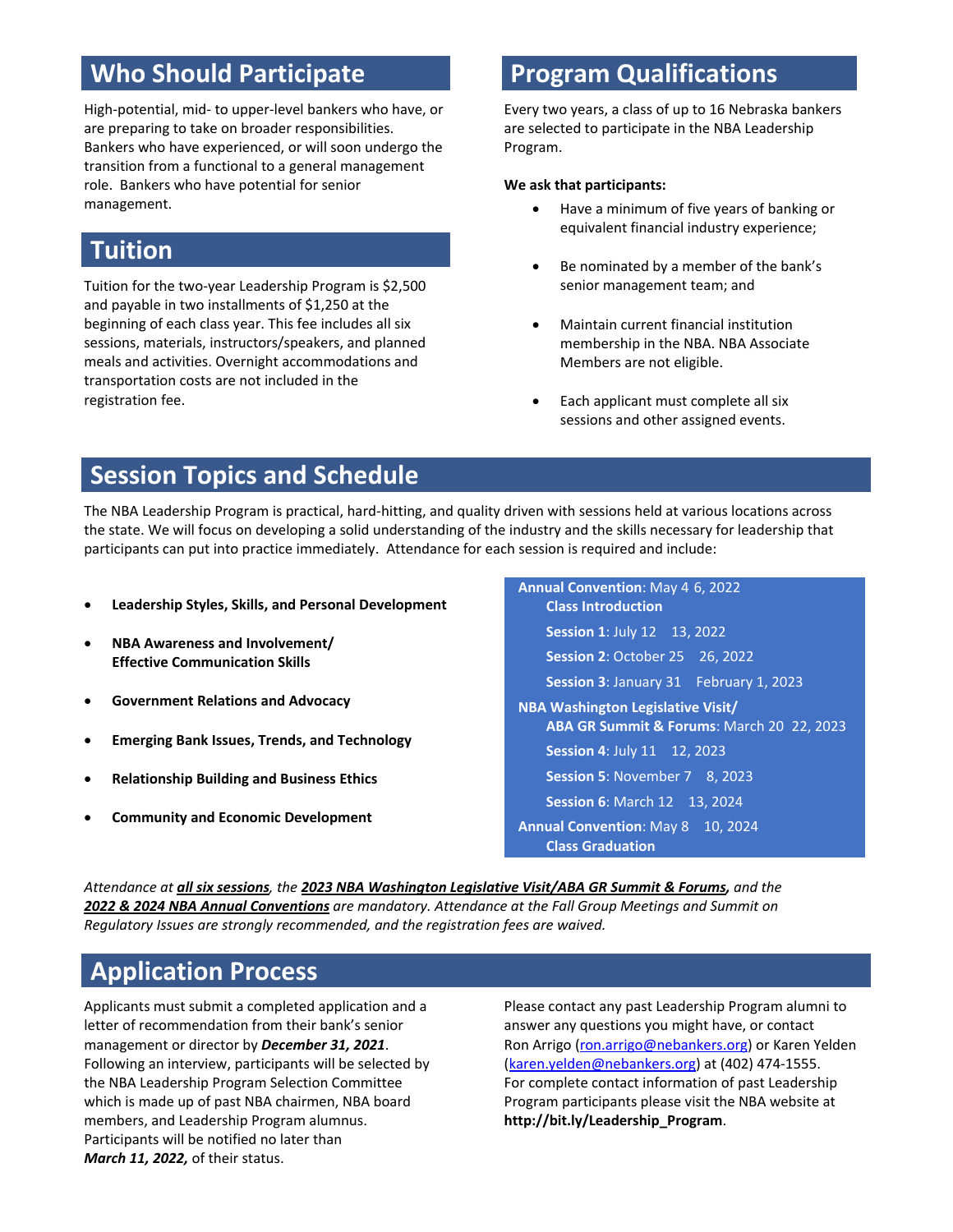# Nebraska. **Bankers** eadership Progra



## **APPLICATION FORM**

#### **Instructions:**

- 1. The application form must be completed in full with signatures of applicant and recommending officer.
- 2. Letter of recommendation from bank's senior management or director must be attached to application.
- 3. Attach a current Résumé.
- 4. Please limit answers to space allowed.
- 5. Application must be received by **December 31, 2021**.

#### **Applicant Information**

| (please type)                                                                                   |                                                                                                      |                                                                                                                                                                                             |  |  |
|-------------------------------------------------------------------------------------------------|------------------------------------------------------------------------------------------------------|---------------------------------------------------------------------------------------------------------------------------------------------------------------------------------------------|--|--|
|                                                                                                 |                                                                                                      |                                                                                                                                                                                             |  |  |
| Last                                                                                            | First                                                                                                | MI                                                                                                                                                                                          |  |  |
| $\label{thm:1} \textbf{Home Address} \textcolor{red}{\boldsymbol{\text{Home}}}\textbf{Address}$ | City, State, Zip                                                                                     |                                                                                                                                                                                             |  |  |
|                                                                                                 |                                                                                                      | $\textbf{Cell Phone} \; \texttt{\#} \; (\underline{\hspace{1cm}}) \; \underline{\hspace{1cm}} \textbf{Home Phone} \; \texttt{\#} \; (\underline{\hspace{1cm}}) \; \underline{\hspace{1cm}}$ |  |  |
|                                                                                                 |                                                                                                      |                                                                                                                                                                                             |  |  |
|                                                                                                 |                                                                                                      | Selection criteria is not based upon gender, age, or length of service beyond the minimum requirement.                                                                                      |  |  |
| <b>Employment Information</b>                                                                   |                                                                                                      | <u> 1989 - Johann Stoff, deutscher Stoff, der Stoff, der Stoff, der Stoff, der Stoff, der Stoff, der Stoff, der S</u>                                                                       |  |  |
|                                                                                                 |                                                                                                      |                                                                                                                                                                                             |  |  |
|                                                                                                 |                                                                                                      |                                                                                                                                                                                             |  |  |
|                                                                                                 | How Long in Current Position ___________________________How Long in Banking ________________________ |                                                                                                                                                                                             |  |  |
|                                                                                                 |                                                                                                      |                                                                                                                                                                                             |  |  |
|                                                                                                 |                                                                                                      |                                                                                                                                                                                             |  |  |
|                                                                                                 |                                                                                                      |                                                                                                                                                                                             |  |  |
| <b>Educational Background</b>                                                                   |                                                                                                      |                                                                                                                                                                                             |  |  |
| Please mark highest level of education completed:                                               |                                                                                                      |                                                                                                                                                                                             |  |  |
| High school graduate<br><b>College graduate</b>                                                 |                                                                                                      |                                                                                                                                                                                             |  |  |
|                                                                                                 |                                                                                                      |                                                                                                                                                                                             |  |  |
|                                                                                                 |                                                                                                      |                                                                                                                                                                                             |  |  |
| qualifications. List attendance at banking educational programs.                                |                                                                                                      | Describe additional educational activities, formal or informal, in-bank or outside, that will assist in evaluating your                                                                     |  |  |

 $\_$  , and the set of the set of the set of the set of the set of the set of the set of the set of the set of the set of the set of the set of the set of the set of the set of the set of the set of the set of the set of th